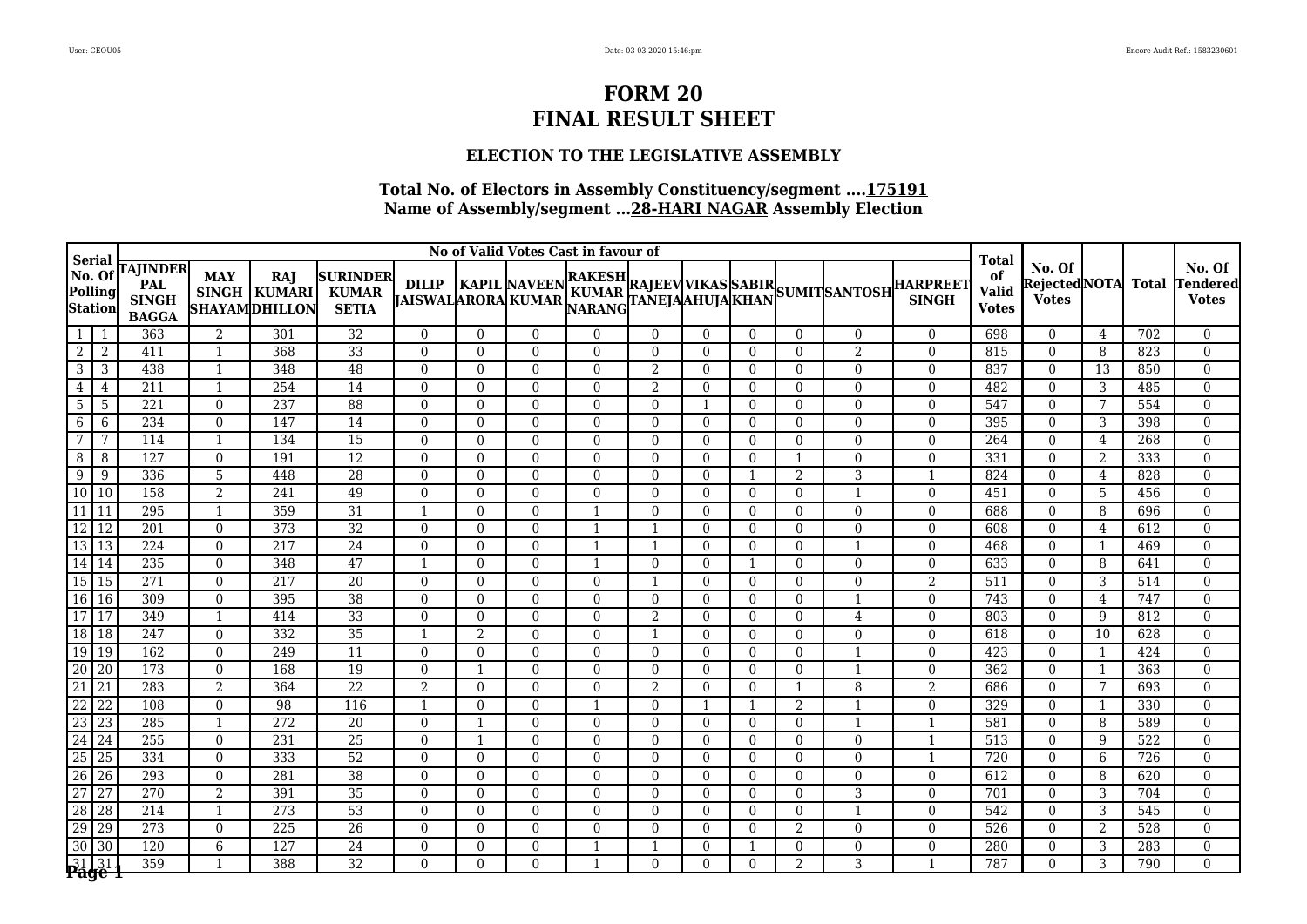## **ELECTION TO THE LEGISLATIVE ASSEMBLY**

|                                         | No of Valid Votes Cast in favour of<br>Serial |                                                        |                                  |                                                    |                                                 |                                           |                      |                            |                            |                      |                            |                      |                          |                                    | <b>Total</b>                                                                                       |                                    |                                               |              |              |                                    |
|-----------------------------------------|-----------------------------------------------|--------------------------------------------------------|----------------------------------|----------------------------------------------------|-------------------------------------------------|-------------------------------------------|----------------------|----------------------------|----------------------------|----------------------|----------------------------|----------------------|--------------------------|------------------------------------|----------------------------------------------------------------------------------------------------|------------------------------------|-----------------------------------------------|--------------|--------------|------------------------------------|
| $ $ No. Of<br>Polling<br><b>Station</b> |                                               | <b>TAJINDER</b><br>PAL<br><b>SINGH</b><br><b>BAGGA</b> | <b>MAY</b>                       | <b>RAJ</b><br>SINGH KUMARI<br><b>SHAYAMDHILLON</b> | <b>SURINDER</b><br><b>KUMAR</b><br><b>SETIA</b> | <b>DILIP</b><br><b>JAISWALARORA KUMAR</b> |                      |                            |                            |                      |                            |                      |                          |                                    | KAPIL NAVEEN RAKESH RAJEEV VIKAS SABIR<br> ARORA KUMAR NARANG TANEJAAHUJA KHAN SUMIT SANTOSH SINGH | of<br><b>Valid</b><br><b>Votes</b> | No. Of<br><b>RejectedNOTA</b><br><b>Votes</b> |              | <b>Total</b> | No. Of<br>Tendered<br><b>Votes</b> |
| $\frac{32}{33}$                         | 32                                            | 329                                                    |                                  | 223                                                | 18                                              | $\Omega$                                  | $\overline{0}$       | $\theta$                   | $\Omega$                   | $\Omega$             | $\Omega$                   | $\Omega$             | $\theta$                 | $\overline{0}$                     | $\Omega$                                                                                           | 571                                | $\overline{0}$                                | -1           | 572          | $\overline{0}$                     |
|                                         | $\overline{33}$                               | 361                                                    | 3                                | 377                                                | 64                                              | 3                                         | $\Omega$             | $\Omega$                   | $\Omega$                   | -1                   | $\Omega$                   | -1                   | $\theta$                 | $\Omega$                           | $\Omega$                                                                                           | 810                                | $\theta$                                      | 2            | 812          | $\theta$                           |
| $\overline{34}$                         | 34                                            | 434                                                    | 6                                | 436                                                | 57                                              | $\Omega$                                  | $\Omega$             | $\Omega$                   | -1                         | $\mathbf{1}$         | $\Omega$                   |                      | $\theta$                 | 3                                  | $\Omega$                                                                                           | 939                                | $\overline{0}$                                | -1           | 940          | $\mathbf{0}$                       |
| $\overline{35}$                         | 35                                            | 250                                                    | 3                                | 269                                                | $\overline{26}$                                 | 2                                         | $\Omega$             | $\Omega$                   | $\overline{0}$             | 2                    | $\overline{0}$             | $\Omega$             | $\overline{0}$           | 1                                  | $\overline{0}$                                                                                     | 553                                | $\overline{0}$                                | 2            | 555          | $\overline{0}$                     |
| $\overline{36}$                         | $\overline{36}$                               | 265                                                    | $\theta$                         | 264                                                | 37                                              | $\theta$                                  | $\Omega$             |                            | $\Omega$                   | $\Omega$             | $\Omega$                   | $\Omega$             | $\theta$                 | $\overline{0}$                     | $\mathbf{1}$                                                                                       | 568                                | $\Omega$                                      | -1           | 569          | $\theta$                           |
| $\overline{37}$                         | $\overline{37}$                               | 333                                                    | $\overline{2}$                   | 455                                                | 39                                              | $\Omega$                                  | $\Omega$             | $\mathbf 1$                | $\Omega$                   | 2                    | $\Omega$                   |                      | $\theta$                 | $\overline{2}$                     | $\Omega$                                                                                           | 835                                | $\overline{0}$                                | 4            | 839          | $\overline{0}$                     |
| $\overline{38}$                         | 38                                            | 290                                                    | $\mathbf 1$                      | 466                                                | $\overline{19}$                                 |                                           | $\mathbf{1}$         | $\Omega$                   | $\Omega$                   | $\mathbf{1}$         | $\mathbf{1}$               | $\Omega$             | $\theta$                 | 12                                 | 2                                                                                                  | 794                                | $\overline{0}$                                | $\Omega$     | 794          | $\overline{0}$                     |
| $\overline{39}$                         | $\overline{39}$                               | 431                                                    | -1                               | 386                                                | $\overline{34}$                                 | -1                                        | $\Omega$             | $\Omega$                   | $\Omega$                   | $\Omega$             | $\Omega$                   |                      | $\theta$                 | $\overline{2}$                     | $\Omega$                                                                                           | 856                                | $\overline{0}$                                | $\mathbf{1}$ | 857          | $\Omega$                           |
| 40                                      | $\sqrt{40}$                                   | 198                                                    | $\overline{4}$                   | 447                                                | 41                                              | $\Omega$                                  | $\Omega$             | $\Omega$                   |                            | $\Omega$             | $\overline{2}$             | $\Omega$             | -1                       | $\overline{4}$                     | $\Omega$                                                                                           | 698                                | $\overline{0}$                                | 2            | 700          | $\overline{0}$                     |
| $\overline{41}$                         | 41                                            | 427                                                    | -1                               | 322                                                | 28                                              | $\mathbf{1}$                              | $\Omega$             | $\Omega$                   | $\overline{2}$             | $\Omega$             | $\theta$                   | $\Omega$             | $\theta$                 | -1                                 | $\Omega$                                                                                           | 782                                | $\overline{0}$                                |              | 789          | $\theta$                           |
| $\overline{42}$                         | 42                                            | 142                                                    | 3                                | 359                                                | 23                                              |                                           | $\Omega$             | $\Omega$                   | $\Omega$                   | $\theta$             | -1                         | $\Omega$             | $\theta$                 | 3                                  | $\Omega$                                                                                           | 532                                | $\overline{0}$                                | 2            | 534          | $\overline{0}$                     |
| $\overline{43}$                         | 43                                            | 262                                                    | 3                                | 551                                                | 44                                              | -1                                        | $\Omega$             | $\Omega$                   | $\Omega$                   | -1                   | -1                         | $\Omega$             | $\overline{2}$           | 5                                  | $\Omega$                                                                                           | 870                                | $\overline{0}$                                | 2            | 872          | $\overline{0}$                     |
| $\overline{44}$                         | $\sqrt{44}$                                   | 270                                                    | -1                               | 355                                                | $\overline{38}$                                 | $\theta$                                  | $\Omega$             | $\Omega$                   | $\Omega$                   | $\Omega$             | $\Omega$                   | $\Omega$             | $\mathbf{0}$             | -1                                 | $\mathbf{1}$                                                                                       | 666                                | $\overline{0}$                                | 2            | 668          | $\overline{0}$                     |
| 45<br>$\overline{46}$                   | 45                                            | 333                                                    | $\theta$                         | 333                                                | 28                                              | $\Omega$                                  | $\Omega$             | $\Omega$                   | $\theta$                   | $\mathbf{1}$         | $\theta$                   | $\Omega$             | $\mathbf{0}$             | -1                                 | $\Omega$                                                                                           | 696                                | $\overline{0}$                                | 6            | 702          | $\boldsymbol{0}$                   |
| $\frac{18}{47}$                         | 46                                            | 305                                                    | $\overline{1}$                   | 279                                                | 15                                              | $\mathbf{0}$                              | $\Omega$             | $\Omega$                   | $\overline{0}$             | $\Omega$             | $\overline{0}$             | $\overline{0}$       | $\overline{0}$           | $\overline{0}$                     | $\mathbf{1}$                                                                                       | 601                                | $\overline{0}$                                | 5            | 606          | $\mathbf{0}$                       |
| 48                                      | 47                                            | 227                                                    | $\theta$                         | 353                                                | $\overline{17}$                                 | $\theta$                                  | $\Omega$             | $\Omega$                   | $\theta$                   | 2                    | $\Omega$                   | $\Omega$             | $\theta$                 | $\overline{0}$                     | $\Omega$                                                                                           | 599                                | $\overline{0}$                                | 4            | 603          | $\mathbf{0}$                       |
| $\overline{49}$                         | 48                                            | 206                                                    | $\overline{2}$                   | 176                                                | 13                                              | $\Omega$                                  | $\Omega$             | $\Omega$                   | $\Omega$                   | $\theta$             | $\Omega$                   | $\Omega$             | $\theta$                 | $\overline{0}$                     | $\Omega$<br>$\mathbf{1}$                                                                           | 397                                | $\overline{0}$                                | 3            | 400          | $\mathbf{0}$                       |
| $\overline{50}$                         | $\sqrt{49}$<br>$\overline{50}$                | 256<br>217                                             | $\Omega$<br>$\Omega$             | 270<br>279                                         | $\overline{19}$                                 | $\Omega$<br>$\Omega$                      | $\Omega$<br>$\Omega$ | $\Omega$<br>$\Omega$       | $\Omega$<br>$\theta$       | -1<br>$\mathbf{1}$   | $\Omega$<br>$\Omega$       | $\Omega$<br>$\Omega$ | $\theta$                 | 2                                  | $\Omega$                                                                                           | 549<br>518                         | $\Omega$<br>$\overline{0}$                    | 7            | 556          | $\theta$<br>$\mathbf{0}$           |
| $\overline{51}$                         | $\overline{51}$                               | 254                                                    |                                  | 289                                                | 21<br>36                                        |                                           |                      |                            |                            |                      |                            |                      | $\mathbf{0}$             | $\boldsymbol{0}$<br>$\overline{2}$ |                                                                                                    | 584                                |                                               | 5            | 523          | $\mathbf{0}$                       |
| $\frac{1}{52}$                          | 52                                            | 297                                                    | $\overline{2}$<br>$\overline{1}$ | 339                                                | $\overline{32}$                                 | $\mathbf{0}$<br>$\Omega$                  | $\overline{0}$<br>-1 | $\overline{0}$<br>$\Omega$ | $\overline{0}$<br>$\Omega$ | $\theta$<br>$\theta$ | $\overline{0}$<br>$\theta$ | $\Omega$<br>$\theta$ | $\overline{0}$<br>-1     | $\overline{0}$                     | $\overline{0}$                                                                                     | 671                                | $\overline{0}$<br>$\overline{0}$              | 8<br>7       | 592<br>678   | $\overline{0}$                     |
| $\overline{53}$                         | $\overline{53}$                               | 199                                                    | $\Omega$                         | 263                                                | $\overline{10}$                                 | $\mathbf{0}$                              | $\overline{0}$       | $\Omega$                   | $\Omega$                   | $\theta$             | $\theta$                   | $\Omega$             | $\mathbf{0}$             | $\overline{0}$                     |                                                                                                    | 473                                | $\overline{0}$                                | 2            | 475          | $\overline{0}$                     |
| $\overline{54}$                         | 54                                            | 180                                                    | - 1                              | $\overline{216}$                                   | 21                                              | $\theta$                                  | $\overline{0}$       | $\Omega$                   | $\Omega$                   | $\theta$             | $\theta$                   | $\Omega$             | $\mathbf{0}$             | $\overline{0}$                     | $\overline{0}$                                                                                     | 418                                | $\overline{0}$                                | 6            | 424          | $\overline{0}$                     |
| 55                                      | 55                                            | 137                                                    | $\Omega$                         | 314                                                | $\overline{11}$                                 | $\Omega$                                  | $\Omega$             | -1                         | $\Omega$                   | $\Omega$             | $\Omega$                   | $\Omega$             | $\overline{\phantom{0}}$ | $\overline{0}$                     | $\Omega$                                                                                           | 464                                | $\overline{0}$                                | $\Omega$     | 464          | $\overline{0}$                     |
| 56                                      | 56                                            | 327                                                    | $\Omega$                         | 566                                                | $\overline{31}$                                 | $\Omega$                                  | 1                    | -1                         | $\Omega$                   | $\Omega$             | $\Omega$                   | $\Omega$             | $\theta$                 | 1                                  | 4                                                                                                  | 931                                | $\overline{0}$                                | 8            | 939          | $\overline{0}$                     |
| $\overline{57}$                         | $\overline{57}$                               | $\overline{245}$                                       | $\overline{1}$                   | 269                                                | 29                                              | $\theta$                                  | $\Omega$             | $\Omega$                   | $\Omega$                   | -1                   | $\Omega$                   | $\Omega$             | $\theta$                 | $\overline{0}$                     | -1                                                                                                 | 546                                | $\overline{0}$                                | 3            | 549          | $\theta$                           |
| 58                                      | 58                                            | 216                                                    | $\Omega$                         | 232                                                | $\overline{15}$                                 | $\Omega$                                  | $\Omega$             | $\Omega$                   | $\Omega$                   | -1                   | $\Omega$                   | $\Omega$             | $\theta$                 | $\overline{0}$                     | $\Omega$                                                                                           | 464                                | $\overline{0}$                                | 4            | 468          | $\mathbf{0}$                       |
| $\overline{59}$                         | 59                                            | 190                                                    | $\Omega$                         | 288                                                | $\overline{26}$                                 |                                           | $\mathbf{1}$         | $\Omega$                   |                            | -1                   | $\Omega$                   | $\Omega$             | $\theta$                 | $\mathbf{1}$                       | $\Omega$                                                                                           | 509                                | $\overline{0}$                                | 2            | 511          | $\mathbf{0}$                       |
| $\overline{60}$                         | 60                                            | 167                                                    |                                  | 385                                                | 28                                              | $\Omega$                                  | $\Omega$             | $\Omega$                   | $\Omega$                   | $\Omega$             | $\Omega$                   | $\Omega$             | $\theta$                 | -1                                 | $\Omega$                                                                                           | 582                                | $\Omega$                                      | 3            | 585          | $\mathbf{0}$                       |
| $\overline{61}$                         | $\sqrt{61}$                                   | 161                                                    | $\Omega$                         | 391                                                | $\overline{37}$                                 | 2                                         | $\overline{0}$       | $\Omega$                   | $\Omega$                   |                      | $\Omega$                   | $\Omega$             | $\theta$                 | -1                                 | $\Omega$                                                                                           | 593                                | $\overline{0}$                                | 3            | 596          | $\boldsymbol{0}$                   |
|                                         | $62\overline{62}$<br>Page 2                   | 137                                                    | $\Omega$                         | 204                                                | 16                                              | $\Omega$                                  | $\Omega$             | $\Omega$                   | $\Omega$                   | $\Omega$             | $\Omega$                   | $\Omega$             | $\Omega$                 | $\overline{\phantom{a}}$           | 0                                                                                                  | 358                                | $\Omega$                                      | 5            | 363          | $\overline{0}$                     |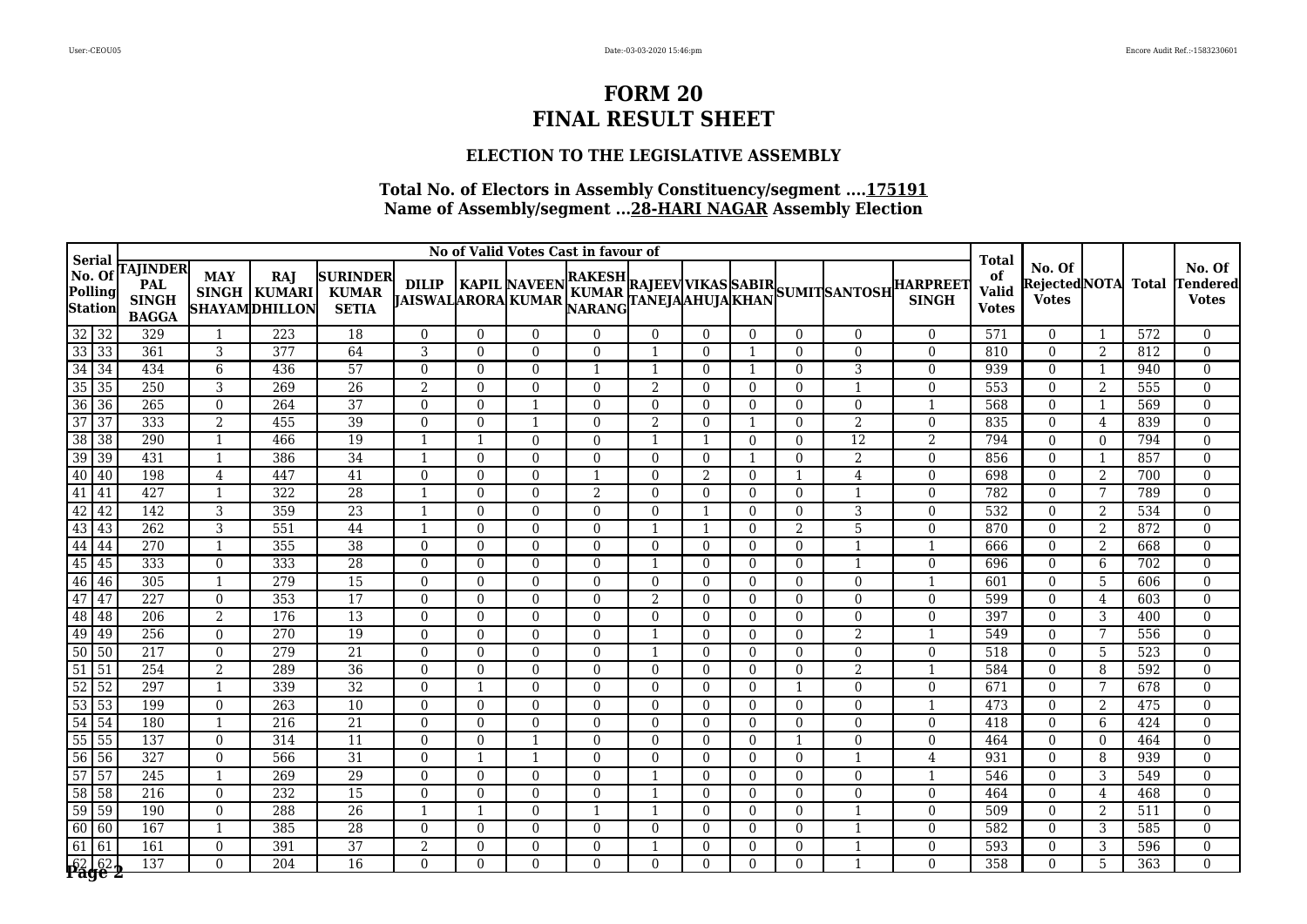## **ELECTION TO THE LEGISLATIVE ASSEMBLY**

| Serial                                      | No of Valid Votes Cast in favour of |                                                               |                                  |                                              |                                                 |                         |                      |                      |                      |                      |                      |                      |                          |                   | <b>Total</b>                                                                                                                           |                                    |                                               |                     |            |                                    |
|---------------------------------------------|-------------------------------------|---------------------------------------------------------------|----------------------------------|----------------------------------------------|-------------------------------------------------|-------------------------|----------------------|----------------------|----------------------|----------------------|----------------------|----------------------|--------------------------|-------------------|----------------------------------------------------------------------------------------------------------------------------------------|------------------------------------|-----------------------------------------------|---------------------|------------|------------------------------------|
| $\vert$ No. Of<br>Polling<br><b>Station</b> |                                     | <b>TAJINDER</b><br><b>PAL</b><br><b>SINGH</b><br><b>BAGGA</b> | <b>MAY</b><br><b>SINGH</b>       | <b>RAJ</b><br>KUMARI<br><b>SHAYAMDHILLON</b> | <b>SURINDER</b><br><b>KUMAR</b><br><b>SETIA</b> |                         |                      |                      |                      |                      |                      |                      |                          |                   | DILIP    KAPIL NAVEEN RAKESH RAJEEV VIKAS SABIR   <br>  JAISWAL ARORA KUMAR    NARANG TANEJAAHUJA KHAN SUMIT SANTOSH    SINGH    SINGH | of<br><b>Valid</b><br><b>Votes</b> | No. Of<br>Rejected NOTA Total<br><b>Votes</b> |                     |            | No. Of<br>Tendered<br><b>Votes</b> |
| $63 63$                                     |                                     | 165                                                           | 2                                | 414                                          | 24                                              | $\theta$                | $\Omega$             | $\Omega$             | $\Omega$             | 2                    | $\theta$             | $\Omega$             | $\theta$                 | 1                 | $\Omega$                                                                                                                               | 608                                | $\theta$                                      | 4                   | 612        | $\overline{0}$                     |
| 64<br>64                                    |                                     | 228                                                           | $\overline{0}$                   | $\overline{313}$                             | 21                                              | $\Omega$                | $\Omega$             | -1                   | $\theta$             | 3                    | $\theta$             | $\Omega$             | $\theta$                 | $\overline{0}$    | $\Omega$                                                                                                                               | 566                                | $\overline{0}$                                | 2                   | 568        | $\overline{0}$                     |
| 65<br>65                                    |                                     | 369                                                           | $\overline{1}$                   | 424                                          | 42                                              | $\mathbf{0}$            | $\Omega$             | $\Omega$             | $\overline{0}$       | $\theta$             | $\overline{0}$       | $\Omega$             | $\overline{0}$           | $\boldsymbol{0}$  | $\overline{0}$                                                                                                                         | 836                                | $\overline{0}$                                | -1                  | 837        | $\overline{0}$                     |
| 66<br>66                                    |                                     | 225                                                           | -1                               | 598                                          | 27                                              | $\theta$                | $\Omega$             | $\Omega$             | $\Omega$             | 2                    | $\Omega$             | $\Omega$             | $\theta$                 | 3                 | $\Omega$                                                                                                                               | 856                                | $\overline{0}$                                | 4                   | 860        | $\overline{0}$                     |
| $\overline{67}$<br>67                       |                                     | 175                                                           | $\overline{1}$                   | 454                                          | 23                                              | $\Omega$                | $\Omega$             | $\Omega$             | $\Omega$             | 3                    | $\Omega$             | $\Omega$             | $\theta$                 | 2                 | $\Omega$                                                                                                                               | 658                                | $\overline{0}$                                | 2                   | 660        | $\mathbf{0}$                       |
| 68<br>68                                    |                                     | 73                                                            | $\Omega$                         | 157                                          | 16                                              | $\Omega$                | $\Omega$             | $\Omega$             | $\Omega$             | $\mathbf{1}$         | $\Omega$             | $\Omega$             | $\theta$                 | $\overline{0}$    | $\Omega$                                                                                                                               | 247                                | $\overline{0}$                                | $\mathbf 1$         | 248        | $\mathbf{0}$                       |
| 69<br>69                                    |                                     | 161                                                           | $\overline{1}$                   | 704                                          | $\overline{21}$                                 | $\Omega$                | $\Omega$             | $\Omega$             | $\Omega$             | $\theta$             | $\Omega$             | $\Omega$             | $\theta$                 | $\overline{4}$    | $\Omega$                                                                                                                               | 891                                | $\Omega$                                      | 3                   | 894        | $\theta$                           |
| 70                                          | $\overline{70}$                     | 125                                                           | $\overline{1}$                   | 581                                          | $\overline{20}$                                 | $\Omega$                | $\mathbf{1}$         | $\Omega$             | $\Omega$             | 2                    | $\Omega$             | $\Omega$             | $\theta$                 | 2                 | $\Omega$                                                                                                                               | 732                                | $\overline{0}$                                |                     | 733        | $\mathbf{0}$                       |
| $\overline{71}$<br>71                       |                                     | 160                                                           | $\overline{1}$                   | 608                                          | 36                                              | $\Omega$                | $\Omega$             | $\Omega$             | $\overline{0}$       | $\overline{2}$       | $\mathbf{1}$         | $\Omega$             | $\mathbf{0}$             | $\overline{2}$    | $\Omega$                                                                                                                               | 810                                | $\overline{0}$                                | 3                   | 813        | $\boldsymbol{0}$                   |
| $\overline{72}$                             | 72                                  | 141                                                           | $\overline{0}$                   | 553                                          | 21                                              | 0                       | $\overline{0}$       | $\overline{0}$       | $\overline{0}$       | $\overline{2}$       | $\overline{0}$       | $\Omega$             | -1                       | $\boldsymbol{0}$  | $\overline{0}$                                                                                                                         | 718                                | $\boldsymbol{0}$                              | 5                   | 723        | $\boldsymbol{0}$                   |
| $\overline{73}$                             | 73                                  | 118                                                           | $\Omega$                         | 411                                          | 19                                              | $\Omega$                | $\Omega$             | $\Omega$             | $\Omega$             | -1                   | $\Omega$             | -1                   | $\theta$                 | $\overline{1}$    | $\Omega$                                                                                                                               | 551                                | $\Omega$                                      | 2                   | 553        | $\theta$                           |
| $\sqrt{74}$<br>74                           |                                     | 87                                                            | $\Omega$                         | 401                                          | 30                                              | $\theta$                | $\Omega$             | $\Omega$             | $\Omega$             | $\theta$             | -1                   | $\Omega$             | $\theta$                 | $\overline{2}$    | $\mathbf 1$                                                                                                                            | 522                                | $\overline{0}$                                | 2                   | 524        | $\mathbf{0}$                       |
| $\overline{75}$<br>75                       |                                     | 111                                                           | $\overline{2}$                   | 384                                          | 46                                              |                         | $\Omega$             | $\Omega$             | $\Omega$             | $\theta$             | $\overline{0}$       | $\Omega$             | $\mathbf{0}$             | -1                | $\Omega$                                                                                                                               | 545                                | $\overline{0}$                                | -1                  | 546        | $\boldsymbol{0}$                   |
| 76<br>$\sqrt{76}$                           |                                     | 227                                                           | $\theta$                         | 448                                          | 102                                             | $\Omega$                | $\Omega$             | $\overline{1}$       | $\theta$             | 2                    | 2                    | 2                    | $\theta$                 | 1                 | $\mathbf{1}$                                                                                                                           | 786                                | $\overline{0}$                                | 4                   | 790        | $\theta$                           |
| $\overline{77}$                             | 77                                  | 128                                                           | $\theta$                         | 237                                          | 53                                              | $\Omega$                | $\Omega$             | $\Omega$             | $\Omega$             | $\Omega$             | $\theta$             | $\Omega$             | $\mathbf{0}$             | $\overline{0}$    | $\Omega$                                                                                                                               | 418                                | $\overline{0}$                                | $\Omega$            | 418        | $\overline{0}$                     |
| 78                                          | 78                                  | 230                                                           | $\overline{1}$                   | 256                                          | 60                                              |                         | $\Omega$             | $\Omega$             |                      | $\theta$             | $\overline{0}$       | $\overline{0}$       | $\mathbf{0}$             | $\overline{0}$    | $\mathbf{1}$                                                                                                                           | 550                                | $\overline{0}$                                | 6                   | 556        | $\boldsymbol{0}$                   |
| 79<br>79<br>$\overline{80}$                 |                                     | 120                                                           | -1                               | 325                                          | $\overline{45}$                                 | $\overline{\mathbf{1}}$ | $\Omega$             | -1                   | $\overline{0}$       | $\Omega$             | $\overline{0}$       | 2                    | $\mathbf{0}$             | $\overline{0}$    | $\overline{0}$                                                                                                                         | 495                                | $\overline{0}$                                | $\overline{0}$      | 495        | $\mathbf{0}$                       |
| 80<br>$\overline{81}$<br>$\overline{81}$    |                                     | 71<br>$\overline{213}$                                        | $\overline{1}$                   | 316<br>460                                   | 58                                              | $\theta$                | $\Omega$<br>$\Omega$ | $\Omega$<br>$\Omega$ | $\Omega$<br>$\Omega$ | $\Omega$<br>$\theta$ | $\Omega$<br>$\Omega$ | -1<br>$\overline{2}$ | -1<br>$\theta$           | 3                 | $\Omega$<br>$\Omega$                                                                                                                   | 451<br>776                         | $\overline{0}$<br>$\overline{0}$              | -1                  | 452<br>779 | $\theta$<br>$\mathbf{0}$           |
| $\overline{82}$<br>82                       |                                     | $\overline{300}$                                              | $\overline{4}$<br>$\overline{0}$ | 334                                          | 92<br>59                                        | $\Omega$                | $\mathbf 1$          |                      |                      |                      | $\Omega$             | $\Omega$             |                          | 4                 | $\Omega$                                                                                                                               | 699                                | $\overline{0}$                                | 3                   | 701        | $\boldsymbol{0}$                   |
| $\overline{83}$<br>83                       |                                     | 159                                                           | $\overline{1}$                   | 241                                          | 19                                              | $\Omega$                | $\Omega$             | $\Omega$             |                      | $\theta$             | $\theta$             | $\Omega$             | $\mathbf{0}$<br>$\theta$ | 2<br>$\mathbf{1}$ | $\Omega$                                                                                                                               | 422                                | $\Omega$                                      | $\overline{2}$<br>2 | 424        | $\theta$                           |
| $\overline{84}$<br>$\sqrt{84}$              |                                     | 235                                                           | $\overline{2}$                   | 541                                          | 111                                             | $\mathbf{1}$            | $\mathbf{1}$         | $\Omega$             | $\Omega$             | $\Omega$             | $\Omega$             | $\Omega$             |                          | $\mathbf{1}$      | 2                                                                                                                                      | 895                                | $\overline{0}$                                | $\mathbf{1}$        | 896        | $\mathbf{0}$                       |
| 85<br>85                                    |                                     | 301                                                           | $\overline{2}$                   | 452                                          | 131                                             | $\overline{0}$          | $\overline{0}$       | $\overline{0}$       | $\Omega$             | $\theta$             | -1                   | $\Omega$             | -1                       | 3                 | $\overline{0}$                                                                                                                         | 891                                | $\overline{0}$                                | 3                   | 894        | $\boldsymbol{0}$                   |
| 86<br>86                                    |                                     | 200                                                           | $\mathbf{0}$                     | 387                                          | 95                                              | $\overline{0}$          | $\overline{0}$       |                      |                      | $\Omega$             | $\overline{0}$       | $\Omega$             | 2                        | 2                 | $\overline{0}$                                                                                                                         | 688                                | $\overline{0}$                                | 2                   | 690        | $\overline{0}$                     |
| $\overline{87}$<br>$\overline{87}$          |                                     | 169                                                           | 3                                | 310                                          | 103                                             | $\Omega$                | $\Omega$             | -1                   | $\Omega$             | 2                    | $\Omega$             | -1                   | $\theta$                 | 1                 | $\Omega$                                                                                                                               | 590                                | $\theta$                                      | 1                   | 591        | $\overline{0}$                     |
| 88<br>88                                    |                                     | 299                                                           | $\overline{2}$                   | 380                                          | 206                                             | $\Omega$                | 1                    | -1                   | $\overline{2}$       | $\overline{2}$       | $\Omega$             | -1                   | -1                       | 1                 | $\overline{2}$                                                                                                                         | 898                                | $\overline{0}$                                | 2                   | 900        | $\mathbf{0}$                       |
| 89<br>89                                    |                                     | 178                                                           | $\overline{0}$                   | 320                                          | 178                                             | $\Omega$                | $\Omega$             | $\Omega$             | $\Omega$             | $\mathbf{1}$         | $\Omega$             | $\Omega$             | $\theta$                 | $\boldsymbol{0}$  | $\Omega$                                                                                                                               | 677                                | $\overline{0}$                                | 4                   | 681        | $\overline{0}$                     |
| $\overline{90}$<br>$\boxed{90}$             |                                     | 359                                                           | -1                               | 351                                          | 150                                             | $\Omega$                | $\Omega$             | $\Omega$             | $\overline{0}$       | 2                    | $\overline{0}$       | $\Omega$             | $\mathbf{0}$             | $\overline{0}$    | $\overline{0}$                                                                                                                         | 863                                | $\overline{0}$                                | 2                   | 865        | $\overline{0}$                     |
| $\overline{91}$<br>$\sqrt{91}$              |                                     | 209                                                           | $\theta$                         | 421                                          | 135                                             | $\Omega$                | $\Omega$             | $\Omega$             | $\Omega$             | $\theta$             | $\Omega$             | $\Omega$             | $\theta$                 | $\overline{0}$    | $\Omega$                                                                                                                               | 765                                | $\overline{0}$                                | 5                   | 770        | $\overline{0}$                     |
| $\overline{92}$<br>92                       |                                     | 249                                                           | 2                                | 459                                          | 153                                             | $\mathbf{1}$            | $\Omega$             | $\Omega$             | $\Omega$             | 2                    | $\Omega$             | -1                   | $\theta$                 | $\mathbf{1}$      | $\overline{0}$                                                                                                                         | 868                                | $\overline{0}$                                | 6                   | 874        | $\boldsymbol{0}$                   |
| <u>93 93  </u><br>Page 3                    |                                     | 280                                                           | $\mathbf{1}$                     | 327                                          | 104                                             | $\Omega$                | $\Omega$             | -1                   | $\Omega$             | $\mathbf{1}$         | $\Omega$             | $\Omega$             |                          | $\Omega$          | $\Omega$                                                                                                                               | 715                                | $\Omega$                                      | 7                   | 722        | $\theta$                           |
|                                             |                                     |                                                               |                                  |                                              |                                                 |                         |                      |                      |                      |                      |                      |                      |                          |                   |                                                                                                                                        |                                    |                                               |                     |            |                                    |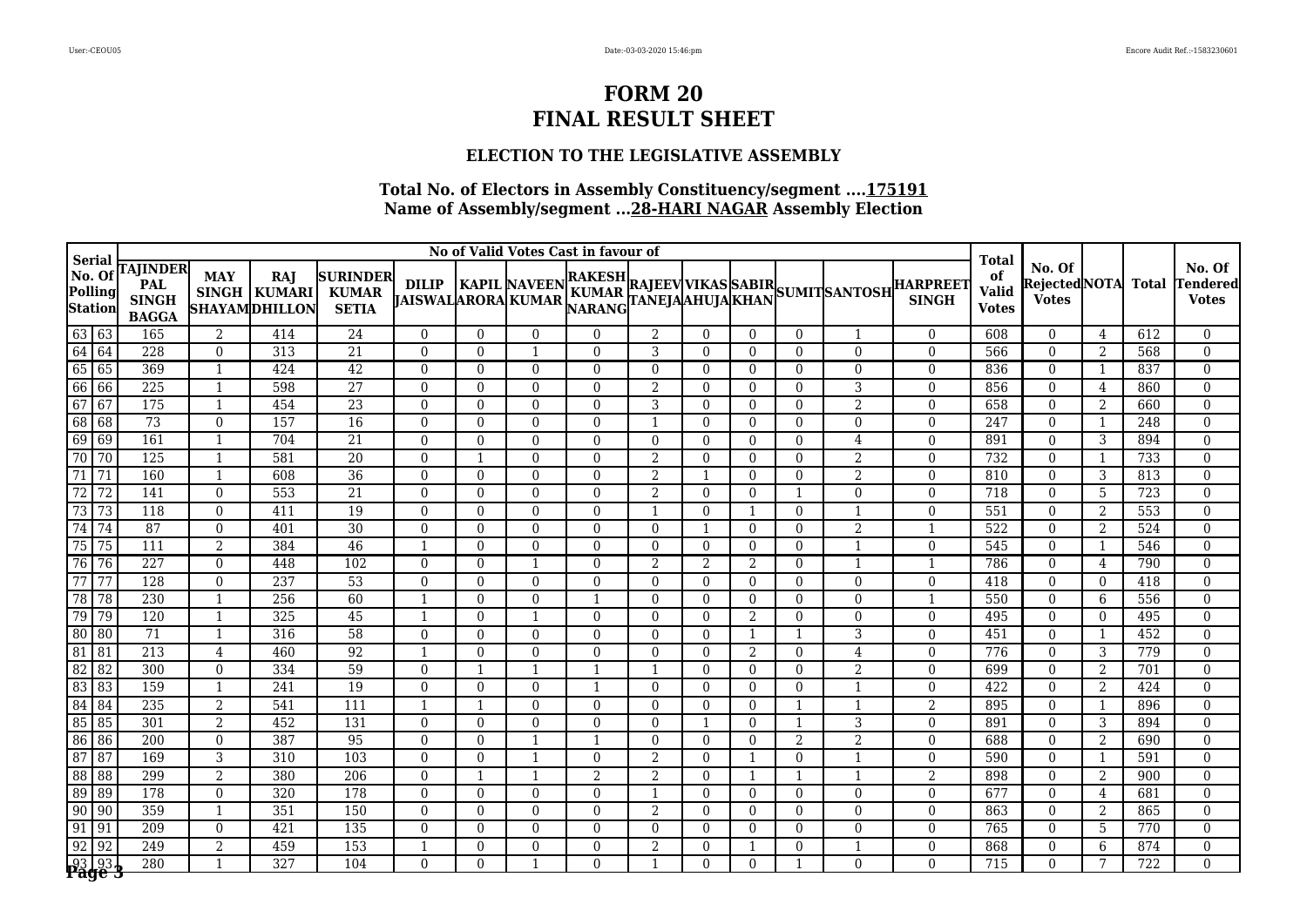## **ELECTION TO THE LEGISLATIVE ASSEMBLY**

|                                                                                                                                                                                                                                                                                                                                                                                                   | No of Valid Votes Cast in favour of<br>Serial |                                                        |                            |                                       |                                                 |                                           |                          |                |                      |              |                |                          |                |                                                                                              |                                 |                                                    |                                               |                |              |                                    |
|---------------------------------------------------------------------------------------------------------------------------------------------------------------------------------------------------------------------------------------------------------------------------------------------------------------------------------------------------------------------------------------------------|-----------------------------------------------|--------------------------------------------------------|----------------------------|---------------------------------------|-------------------------------------------------|-------------------------------------------|--------------------------|----------------|----------------------|--------------|----------------|--------------------------|----------------|----------------------------------------------------------------------------------------------|---------------------------------|----------------------------------------------------|-----------------------------------------------|----------------|--------------|------------------------------------|
| $\vert$ No. Of<br>Polling<br><b>Station</b>                                                                                                                                                                                                                                                                                                                                                       |                                               | <b>TAJINDER</b><br>PAL<br><b>SINGH</b><br><b>BAGGA</b> | <b>MAY</b><br><b>SINGH</b> | RAJ<br>KUMARI<br><b>SHAYAMDHILLON</b> | <b>SURINDER</b><br><b>KUMAR</b><br><b>SETIA</b> | <b>DILIP</b><br><b>JAISWALARORA KUMAR</b> |                          |                |                      |              |                |                          |                | KAPIL NAVEEN RAKESH RAJEEV VIKAS SABIR<br> ARORA KUMAR NARANG TANEJAAHUJA KHAN SUMIT SANTOSH | <b>HARPREET</b><br><b>SINGH</b> | <b>Total</b><br>of<br><b>Valid</b><br><b>Votes</b> | No. Of<br><b>RejectedNOTA</b><br><b>Votes</b> |                | <b>Total</b> | No. Of<br>Tendered<br><b>Votes</b> |
|                                                                                                                                                                                                                                                                                                                                                                                                   |                                               | 333                                                    | $\mathbf{1}$               | 371                                   | 109                                             | $\theta$                                  | $\overline{0}$           | $\theta$       |                      | $\Omega$     | $\theta$       | $\Omega$                 | $\mathbf{0}$   | 1                                                                                            | $\Omega$                        | 816                                                | $\overline{0}$                                | 10             | 826          | $\mathbf{0}$                       |
|                                                                                                                                                                                                                                                                                                                                                                                                   |                                               | 320                                                    | $\Omega$                   | 390                                   | 239                                             | $\theta$                                  | $\theta$                 | $\Omega$       | $\theta$             | -1           | $\Omega$       | $\Omega$                 | 2              | $\theta$                                                                                     | $\Omega$                        | 952                                                | $\Omega$                                      | $\Omega$       | 952          | $\Omega$                           |
|                                                                                                                                                                                                                                                                                                                                                                                                   |                                               | 185                                                    | $\Omega$                   | 260                                   | 127                                             | $\overline{0}$                            | $\Omega$                 | $\Omega$       | $\Omega$             | $\Omega$     | $\Omega$       | $\Omega$                 | $\theta$       | $\mathbf 1$                                                                                  | $\Omega$                        | 573                                                | $\mathbf{0}$                                  | 2              | 575          | $\mathbf{0}$                       |
|                                                                                                                                                                                                                                                                                                                                                                                                   |                                               | 121                                                    | $\overline{0}$             | 172                                   | 100                                             | $\overline{0}$                            | $\Omega$                 | $\Omega$       | $\overline{0}$       | $\mathbf{1}$ | $\overline{0}$ | $\Omega$                 | $\mathbf{0}$   | $\mathbf{1}$                                                                                 | $\mathbf{0}$                    | 395                                                | $\overline{0}$                                | $\overline{0}$ | 395          | $\mathbf{0}$                       |
|                                                                                                                                                                                                                                                                                                                                                                                                   |                                               | 237                                                    | 2                          | 383                                   | 222                                             | $\theta$                                  | 1                        | $\Omega$       |                      | 5            | $\Omega$       | -1                       | $\theta$       | $\overline{2}$                                                                               | $\mathbf{1}$                    | 855                                                | $\theta$                                      | 5              | 860          | $\Omega$                           |
| 94 94<br>95 95<br>96 96<br>97 97<br>98 98<br>99 99<br>100 100                                                                                                                                                                                                                                                                                                                                     |                                               | 285                                                    | $\overline{1}$             | 506                                   | 160                                             |                                           | $\mathbf{1}$             | $\mathbf 1$    | $\Omega$             | $\mathbf{1}$ | $\Omega$       | $\Omega$                 | $\theta$       | 6                                                                                            | $\overline{2}$                  | 964                                                | $\mathbf{0}$                                  | 4              | 968          | $\mathbf{0}$                       |
|                                                                                                                                                                                                                                                                                                                                                                                                   |                                               | 228                                                    | $\overline{1}$             | 457                                   | 174                                             |                                           | $\mathbf{0}$             | $\Omega$       | $\Omega$             | 2            | $\Omega$       | $\Omega$                 | $\theta$       | $\overline{0}$                                                                               | $\Omega$                        | 863                                                | $\overline{0}$                                | 4              | 867          | $\boldsymbol{0}$                   |
| 101 101                                                                                                                                                                                                                                                                                                                                                                                           |                                               | 261                                                    | $\Omega$                   | 325                                   | 294                                             | $\theta$                                  | $\Omega$                 | $\Omega$       |                      | 6            | $\Omega$       | $\Omega$                 |                | $\overline{2}$                                                                               | $\Omega$                        | 890                                                | $\theta$                                      | 3              | 893          | $\mathbf{0}$                       |
| 102 102                                                                                                                                                                                                                                                                                                                                                                                           |                                               | 282                                                    | $\overline{0}$             | 274                                   | 198                                             | $\mathbf{0}$                              | $\mathbf{0}$             |                | -1                   |              | $\Omega$       | $\Omega$                 | $\mathbf{0}$   |                                                                                              | $\Omega$                        | 758                                                | $\overline{0}$                                | 4              | 762          | $\boldsymbol{0}$                   |
| $\begin{array}{c} \vspace{2mm} \textbf{103} \textbf{103} \\ \textbf{104} \textbf{104} \\ \textbf{105} \textbf{105} \\ \textbf{106} \textbf{106} \\ \textbf{107} \textbf{107} \\ \textbf{108} \textbf{108} \\ \textbf{109} \textbf{109} \\ \textbf{110} \textbf{111} \\ \textbf{111} \textbf{112} \\ \textbf{112} \textbf{112} \\ \textbf{113} \textbf{113} \\ \textbf{114} \textbf{114} \\ \text$ |                                               | 94                                                     | $\Omega$                   | $\overline{72}$                       | $\overline{38}$                                 | $\theta$                                  | $\Omega$                 | $\Omega$       | $\Omega$             | $\theta$     | $\Omega$       | -1                       | $\theta$       | $\theta$                                                                                     | $\Omega$                        | 205                                                | $\Omega$                                      | $\Omega$       | 205          | $\Omega$                           |
|                                                                                                                                                                                                                                                                                                                                                                                                   |                                               | 265                                                    | $\Omega$                   | 357                                   | 192                                             | $\Omega$                                  | $\Omega$                 | $\Omega$       | $\Omega$             | $\theta$     | -1             | $\Omega$                 | $\theta$       | $\theta$                                                                                     | $\Omega$                        | 815                                                | $\Omega$                                      | 4              | 819          | $\mathbf{0}$                       |
|                                                                                                                                                                                                                                                                                                                                                                                                   |                                               | 292                                                    | -1                         | 421                                   | 126                                             | $\Omega$                                  | $\mathbf{1}$             | $\Omega$       | $\Omega$             | $\theta$     | $\Omega$       | $\Omega$                 |                | 3                                                                                            | 1                               | 846                                                | $\mathbf{0}$                                  | 6              | 852          | $\boldsymbol{0}$                   |
|                                                                                                                                                                                                                                                                                                                                                                                                   |                                               | 315                                                    | $\Omega$                   | 400                                   | 190                                             | 3                                         | $\Omega$                 | $\Omega$       | $\Omega$             | 3            | -1             | $\mathbf{1}$             | -1             | $\theta$                                                                                     | $\mathbf{1}$                    | 915                                                | $\Omega$                                      | 4              | 919          | $\mathbf{0}$                       |
|                                                                                                                                                                                                                                                                                                                                                                                                   |                                               | 296                                                    | $\overline{0}$             | 339                                   | 219                                             | $\overline{0}$                            | $\Omega$                 | $\Omega$       | $\theta$             | $\Omega$     | -1             | -1                       | $\mathbf{0}$   | $\overline{0}$                                                                               | 1                               | 857                                                | $\overline{0}$                                | 2              | 859          | $\boldsymbol{0}$                   |
|                                                                                                                                                                                                                                                                                                                                                                                                   |                                               | 315                                                    | $\mathbf{1}$               | 266                                   | 368                                             |                                           | $\Omega$                 | $\Omega$       | $\overline{0}$       | $\mathbf{1}$ | $\overline{0}$ | $\overline{0}$           | $\overline{0}$ | $\overline{0}$                                                                               | $\mathbf{0}$                    | 952                                                | $\overline{0}$                                | 6              | 958          | $\mathbf{0}$                       |
|                                                                                                                                                                                                                                                                                                                                                                                                   |                                               | 273                                                    | $\mathbf{1}$               | 460                                   | 136                                             | $\mathbf{1}$                              | $\Omega$                 | $\Omega$       | $\Omega$             | 2            | $\Omega$       | $\Omega$                 | 3              | $\overline{2}$                                                                               | $\Omega$                        | 878                                                | $\overline{0}$                                | 2              | 880          | $\Omega$                           |
|                                                                                                                                                                                                                                                                                                                                                                                                   |                                               | 213                                                    | $\Omega$                   | 232                                   | 99                                              | $\overline{0}$                            | $\Omega$                 | $\Omega$       | $\Omega$             | $\theta$     | $\Omega$       | $\Omega$                 |                | $\overline{0}$                                                                               | $\Omega$                        | 545                                                | $\overline{0}$                                | 4              | 549          | $\mathbf{0}$                       |
|                                                                                                                                                                                                                                                                                                                                                                                                   |                                               | 170                                                    | $\overline{1}$             | 266                                   | $\overline{88}$                                 | $\Omega$                                  | $\Omega$                 | $\Omega$       | $\Omega$             | $\Omega$     | $\Omega$       | $\Omega$                 | $\overline{2}$ | $\overline{0}$                                                                               | $\Omega$                        | 527                                                | $\theta$                                      | 3              | 530          | $\Omega$                           |
|                                                                                                                                                                                                                                                                                                                                                                                                   |                                               | 187                                                    | 3                          | 373                                   | 54                                              | $\overline{1}$                            | $\Omega$                 | $\Omega$       |                      |              | $\mathbf{1}$   | $\mathbf 1$              | $\Omega$       | 8                                                                                            | $\Omega$                        | 630                                                | $\mathbf{0}$                                  | 3              | 633          | $\mathbf{0}$                       |
|                                                                                                                                                                                                                                                                                                                                                                                                   |                                               | 109<br>307                                             | $\overline{0}$<br>$\Omega$ | 178<br>351                            | 45<br>$\overline{39}$                           |                                           | $\mathbf{0}$<br>$\Omega$ | $\overline{0}$ | $\overline{0}$       |              | $\overline{0}$ | $\Omega$                 | $\mathbf{0}$   |                                                                                              | $\mathbf{0}$                    | 335<br>701                                         | $\overline{0}$                                | $\overline{0}$ | 335<br>710   | $\mathbf{0}$<br>$\Omega$           |
|                                                                                                                                                                                                                                                                                                                                                                                                   |                                               | 178                                                    | $\overline{2}$             | 474                                   | $\overline{37}$                                 | $\theta$<br>$\overline{0}$                | $\mathbf{0}$             | $\Omega$       | $\Omega$<br>$\Omega$ | 2            | $\Omega$<br>-1 | $\Omega$<br>$\mathbf{1}$ | $\mathbf{0}$   | 3<br>$\overline{2}$                                                                          | $\mathbf{0}$                    | 700                                                | $\overline{0}$<br>$\overline{0}$              | 9<br>1         | 701          | $\mathbf{0}$                       |
|                                                                                                                                                                                                                                                                                                                                                                                                   |                                               | 288                                                    | $\overline{2}$             | 527                                   | $\overline{52}$                                 | $\overline{0}$                            | $\mathbf{0}$             | -1             | $\overline{2}$       | -1           | $\overline{0}$ | $\Omega$                 | $\mathbf{0}$   | $\overline{0}$                                                                               | $\mathbf{0}$                    | 873                                                | $\mathbf{0}$                                  | 2              | 875          | $\mathbf{0}$                       |
| 117 117                                                                                                                                                                                                                                                                                                                                                                                           |                                               | 189                                                    | $\Omega$                   | 281                                   | 19                                              |                                           | $\Omega$                 | -1             | $\Omega$             | $\Omega$     | $\Omega$       | $\Omega$                 | $\theta$       | $\overline{0}$                                                                               | $\Omega$                        | 491                                                | $\overline{0}$                                | $\mathbf{1}$   | 492          | $\mathbf{0}$                       |
| 118 118                                                                                                                                                                                                                                                                                                                                                                                           |                                               | $\overline{203}$                                       | $\overline{2}$             | 374                                   | $\overline{40}$                                 | $\theta$                                  | $\Omega$                 | $\Omega$       | $\Omega$             | $\mathbf{1}$ | 1              | $\Omega$                 | -1             | $\overline{0}$                                                                               | $\Omega$                        | 622                                                | $\overline{0}$                                | 2              | 624          | $\mathbf{0}$                       |
| 119 119                                                                                                                                                                                                                                                                                                                                                                                           |                                               | 245                                                    | $\mathbf{1}$               | 610                                   | 55                                              |                                           | $\Omega$                 | $\Omega$       |                      | $\Omega$     | $\Omega$       | $\Omega$                 | $\theta$       | 3                                                                                            | 1                               | 917                                                | $\theta$                                      | 4              | 921          | $\Omega$                           |
| 120                                                                                                                                                                                                                                                                                                                                                                                               | 120                                           | 297                                                    | $\overline{2}$             | 495                                   | $\overline{32}$                                 | $\theta$                                  | $\Omega$                 | $\mathbf 1$    | $\theta$             | $\theta$     | $\Omega$       | $\Omega$                 |                | $\mathbf{1}$                                                                                 | $\Omega$                        | 829                                                | $\overline{0}$                                | 3              | 832          | $\Omega$                           |
| 121 121                                                                                                                                                                                                                                                                                                                                                                                           |                                               | 239                                                    | $\Omega$                   | 473                                   | 29                                              | -1                                        | $\Omega$                 | $\Omega$       | $\Omega$             | $\Omega$     | $\Omega$       | $\Omega$                 | $\theta$       | $\mathbf{1}$                                                                                 | $\Omega$                        | 743                                                | $\overline{0}$                                | 3              | 746          | $\mathbf{0}$                       |
| 122 122                                                                                                                                                                                                                                                                                                                                                                                           |                                               | 106                                                    | 6                          | 459                                   | 49                                              |                                           | $\overline{2}$           | $\Omega$       | $\Omega$             | $\Omega$     | $\Omega$       |                          | $\Omega$       | 6                                                                                            | $\Omega$                        | 630                                                | $\Omega$                                      | 2              | 632          | $\mathbf{0}$                       |
| 123 123                                                                                                                                                                                                                                                                                                                                                                                           |                                               | 85                                                     | 5                          | 367                                   | $\overline{43}$                                 | $\Omega$                                  | $\mathbf{0}$             | $\mathbf 1$    |                      |              | $\Omega$       | $\overline{2}$           |                |                                                                                              | $\Omega$                        | 507                                                | $\overline{0}$                                | 2              | 509          | $\overline{0}$                     |
|                                                                                                                                                                                                                                                                                                                                                                                                   | 124 124                                       | $\overline{312}$                                       |                            | 359                                   | 49                                              | $\Omega$                                  | $\Omega$                 | $\Omega$       | $\Omega$             | $\Omega$     | $\Omega$       | $\Omega$                 | $\Omega$       | $\theta$                                                                                     | $\Omega$                        | 721                                                | $\Omega$                                      |                | 722          | $\Omega$                           |
|                                                                                                                                                                                                                                                                                                                                                                                                   |                                               |                                                        |                            |                                       |                                                 |                                           |                          |                |                      |              |                |                          |                |                                                                                              |                                 |                                                    |                                               |                |              |                                    |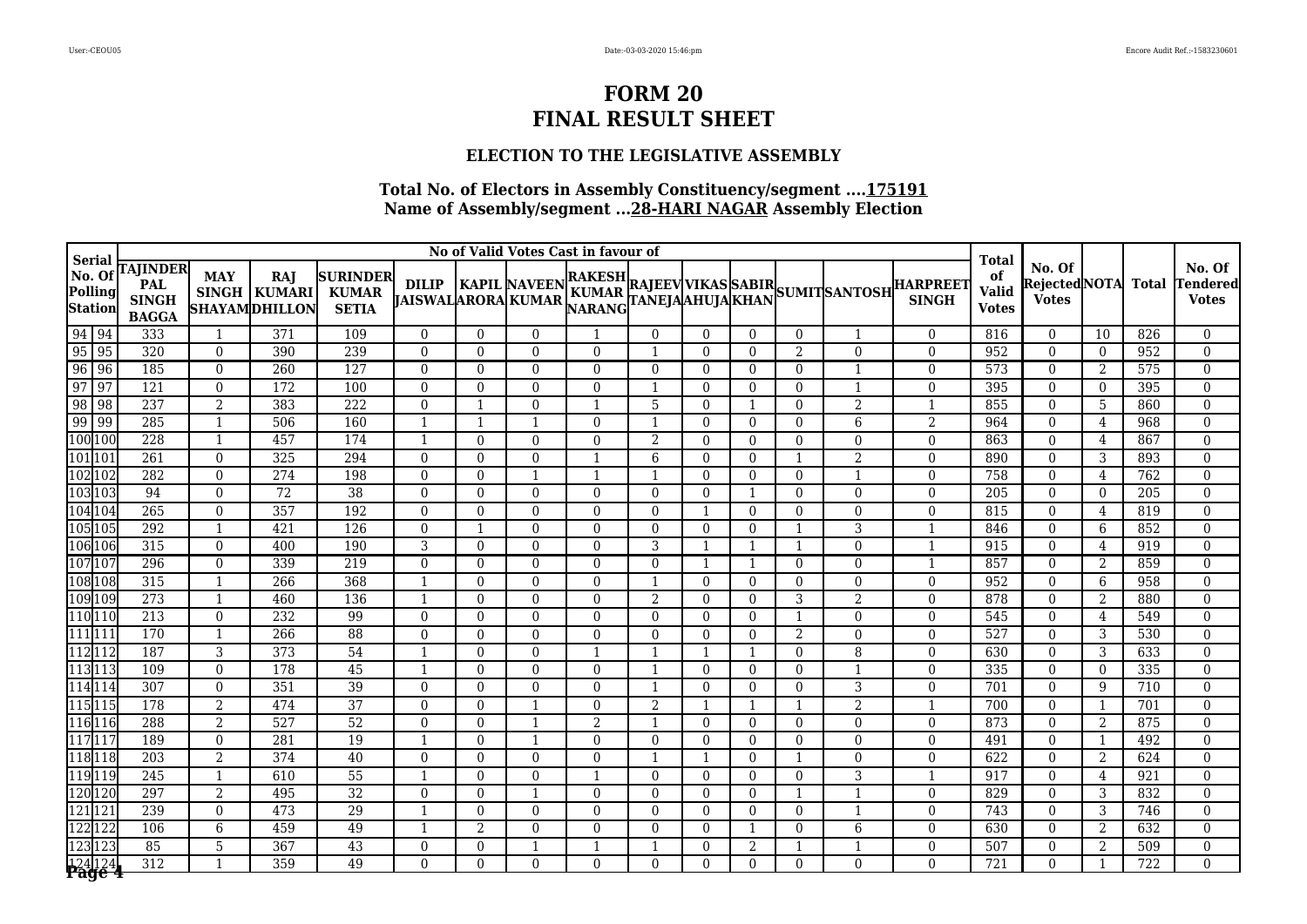## **ELECTION TO THE LEGISLATIVE ASSEMBLY**

| Serial                                                                               | No of Valid Votes Cast in favour of                           |                    |                                               |                                                 |                                           |                      |                         |                      |                |                |                |                |                     |                                                                                                    | <b>Total</b>                       |                                              |                |            |                                    |
|--------------------------------------------------------------------------------------|---------------------------------------------------------------|--------------------|-----------------------------------------------|-------------------------------------------------|-------------------------------------------|----------------------|-------------------------|----------------------|----------------|----------------|----------------|----------------|---------------------|----------------------------------------------------------------------------------------------------|------------------------------------|----------------------------------------------|----------------|------------|------------------------------------|
| $\vert$ No. Of<br>Polling<br><b>Station</b>                                          | <b>TAJINDER</b><br><b>PAL</b><br><b>SINGH</b><br><b>BAGGA</b> | <b>MAY</b>         | RAJ<br>SINGH   KUMARI<br><b>SHAYAMDHILLON</b> | <b>SURINDER</b><br><b>KUMAR</b><br><b>SETIA</b> | <b>DILIP</b><br><b>JAISWALARORA KUMAR</b> |                      |                         |                      |                |                |                |                |                     | KAPIL NAVEEN RAKESH RAJEEV VIKAS SABIR<br> ARORA KUMAR NARANG TANEJAAHUJA KHAN SUMIT SANTOSH SINGH | of<br><b>Valid</b><br><b>Votes</b> | No. Of<br>RejectedNOTA Total<br><b>Votes</b> |                |            | No. Of<br>Tendered<br><b>Votes</b> |
|                                                                                      | 289                                                           | $\Omega$           | 390                                           | 60                                              | -1                                        | -1                   | -1                      | $\Omega$             | 2              | $\theta$       | $\Omega$       | $\Omega$       | $\overline{0}$      | $\Omega$                                                                                           | 744                                | $\theta$                                     | 6              | 750        | $\theta$                           |
| 125 125<br>126 126<br>127 127                                                        | 149                                                           | $\Omega$           | 337                                           | $\overline{28}$                                 | $\overline{0}$                            | $\Omega$             | $\theta$                | $\Omega$             | $\Omega$       | $\overline{1}$ | $\Omega$       | $\Omega$       | 2                   | $\Omega$                                                                                           | 517                                | $\overline{0}$                               | 6              | 523        | $\overline{0}$                     |
|                                                                                      | 167                                                           | 4                  | 404                                           | 84                                              | $\overline{0}$                            | $\Omega$             | -1                      | $\Omega$             | 2              | $\Omega$       | 2              | $\Omega$       | 3                   | $\Omega$                                                                                           | 667                                | $\Omega$                                     | 5              | 672        | $\theta$                           |
| 128 128                                                                              | 284                                                           | $\Omega$           | 326                                           | 34                                              | $\mathbf{0}$                              | $\Omega$             | $\Omega$                | $\Omega$             | $\Omega$       | $\Omega$       | $\Omega$       | $\Omega$       | $\overline{0}$      | $\Omega$                                                                                           | 644                                | $\overline{0}$                               | 5              | 649        | $\theta$                           |
| 129 129                                                                              | 353                                                           | $\theta$           | 538                                           | $\overline{41}$                                 | $\overline{0}$                            | $\Omega$             | $\Omega$                | $\Omega$             | $\mathbf{1}$   | $\theta$       | $\mathbf 1$    | $\Omega$       | 1                   | $\Omega$                                                                                           | 935                                | $\overline{0}$                               | 3              | 938        | $\mathbf{0}$                       |
| 130 130                                                                              | 278                                                           | $\mathbf{1}$       | 608                                           | $\overline{25}$                                 | $\Omega$                                  | $\Omega$             | -1                      | $\Omega$             | 2              | $\Omega$       | $\Omega$       | $\mathbf{1}$   | 4                   | $\Omega$                                                                                           | 920                                | $\Omega$                                     | 7              | 927        | $\theta$                           |
| 131131                                                                               | 377                                                           | $\mathbf{1}$       | 467                                           | $\overline{38}$                                 | $\Omega$                                  | $\Omega$             | -1                      | $\Omega$             | $\Omega$       | $\Omega$       | $\Omega$       | $\theta$       | $\overline{0}$      | $\Omega$                                                                                           | 884                                | $\Omega$                                     | 6              | 890        | $\mathbf{0}$                       |
| 132 132                                                                              | 242                                                           | 5                  | 488                                           | 45                                              | $\theta$                                  | $\Omega$             | $\Omega$                | $\Omega$             | $\mathbf{1}$   | $\theta$       | $\Omega$       | $\mathbf{1}$   | $\overline{2}$      |                                                                                                    | 785                                | $\Omega$                                     | 6              | 791        | $\theta$                           |
| 133 133                                                                              | 379                                                           | $\theta$           | 464                                           | $\overline{46}$                                 | $\mathbf{0}$                              | $\mathbf{1}$         | $\Omega$                | $\Omega$             | -1             | $\theta$       | $\Omega$       | $\Omega$       | $\overline{0}$      | $\Omega$                                                                                           | 891                                | $\overline{0}$                               | 3              | 894        | $\mathbf{0}$                       |
| 134 134                                                                              | 250                                                           | -1<br>$\mathbf{1}$ | 388                                           | $\overline{19}$                                 | $\theta$                                  | $\Omega$             | $\Omega$                | $\Omega$             | $\Omega$       | $\Omega$       | $\Omega$       | $\Omega$       | $\overline{2}$      | $\Omega$                                                                                           | 660                                | $\Omega$                                     | 2              | 662        | $\theta$                           |
| 135 135                                                                              | 56                                                            |                    | 201                                           | $\overline{23}$                                 | $\Omega$                                  | $\Omega$             | $\Omega$                | $\Omega$             | $\Omega$       | $\theta$       | $\Omega$       | $\Omega$       | $\overline{0}$      | $\Omega$                                                                                           | 281                                | $\overline{0}$                               |                | 282        | $\boldsymbol{0}$                   |
|                                                                                      | 99<br>262                                                     | 5<br>2             | 150<br>281                                    | $\overline{42}$<br>110                          | $\mathbf{0}$<br>-1                        | $\mathbf{1}$         | $\Omega$                | $\Omega$             | $\Omega$<br>-1 | $\overline{0}$ | $\Omega$<br>-1 | -1             | $\overline{0}$<br>1 | $\Omega$                                                                                           | 298                                | $\overline{0}$<br>$\Omega$                   | 2              | 300        | $\overline{0}$<br>$\Omega$         |
| 136136<br>137137<br>138138                                                           | 293                                                           | $\mathbf{1}$       | 491                                           | $\overline{37}$                                 | $\mathbf{0}$                              | $\Omega$<br>$\Omega$ | $\Omega$<br>$\Omega$    | $\Omega$<br>$\Omega$ | $\Omega$       | $\Omega$<br>-1 | $\Omega$       | $\theta$<br>1  | $\overline{4}$      | $\overline{2}$                                                                                     | 660<br>830                         | $\overline{0}$                               | $\Omega$<br>5  | 660<br>835 | $\boldsymbol{0}$                   |
|                                                                                      | 340                                                           | $\Omega$           | 549                                           | 43                                              | $\mathbf{0}$                              | $\mathbf{1}$         | $\Omega$                | $\Omega$             | $\Omega$       | $\Omega$       | $\Omega$       | $\mathbf{0}$   | $\overline{2}$      | $\overline{2}$                                                                                     | 937                                | $\overline{0}$                               | 3              | 940        | $\mathbf{0}$                       |
| 139 139<br>140 140                                                                   | 259                                                           | $\overline{2}$     | 452                                           | 117                                             | 4                                         | $\Omega$             | $\Omega$                | $\Omega$             | $\Omega$       | $\overline{1}$ | $\Omega$       | 1              | $\Omega$            | $\Omega$                                                                                           | 836                                | $\overline{0}$                               | 4              | 840        | $\theta$                           |
|                                                                                      | 353                                                           | $\mathbf{1}$       | 495                                           | 74                                              | $\mathbf{0}$                              | $\Omega$             | $\Omega$                | $\overline{0}$       | 2              | $\overline{0}$ | $\Omega$       | $\mathbf{0}$   | $\mathbf{1}$        | $\Omega$                                                                                           | 926                                | $\overline{0}$                               | 7              | 933        | $\boldsymbol{0}$                   |
| 140 140<br>141 141<br>142 142<br>143 143<br>144 144<br>145 145<br>146 146<br>147 147 | 197                                                           | $\mathbf{0}$       | 445                                           | 69                                              | $\overline{0}$                            | $\mathbf{1}$         | -1                      | $\Omega$             | 2              | $\mathbf{0}$   | $\Omega$       | $\mathbf{1}$   | $\overline{2}$      | $\overline{0}$                                                                                     | 718                                | $\overline{0}$                               | 3              | 721        | $\overline{0}$                     |
|                                                                                      | 201                                                           | $\mathbf{1}$       | 246                                           | $\overline{30}$                                 | $\theta$                                  | $\Omega$             | $\Omega$                | $\mathbf{1}$         | $\Omega$       | $\Omega$       | $\Omega$       | 1              | 1                   | 4                                                                                                  | 485                                | $\Omega$                                     | 3              | 488        | $\theta$                           |
|                                                                                      | 187                                                           | $\theta$           | 249                                           | 36                                              | $\mathbf{0}$                              | $\theta$             | $\Omega$                | $\Omega$             | $\Omega$       | $\theta$       |                | $\Omega$       | $\boldsymbol{0}$    | $\Omega$                                                                                           | 473                                | $\overline{0}$                               |                | 474        | $\mathbf{0}$                       |
|                                                                                      | 228                                                           | $\overline{2}$     | 549                                           | $\overline{23}$                                 | $\mathbf{0}$                              | $\Omega$             | $\Omega$                | $\Omega$             | 2              | $\mathbf 1$    | $\Omega$       | $\Omega$       | $\mathbf{1}$        | $\Omega$                                                                                           | 806                                | $\overline{0}$                               | 4              | 810        | $\mathbf{0}$                       |
|                                                                                      | 162                                                           | $\Omega$           | 311                                           | $\overline{34}$                                 | $\mathbf{0}$                              | $\Omega$             | $\Omega$                | $\Omega$             | $\Omega$       | $\Omega$       | $\Omega$       | $\mathbf{0}$   | $\overline{0}$      | $\overline{0}$                                                                                     | 507                                | $\overline{0}$                               | 3              | 510        | $\mathbf{0}$                       |
|                                                                                      | 144                                                           | $\mathbf{1}$       | 496                                           | 37                                              | $\theta$                                  | $\Omega$             | $\Omega$                | $\Omega$             | $\Omega$       | $\theta$       | $\Omega$       | $\mathbf 1$    | $\mathbf{1}$        | $\overline{0}$                                                                                     | 680                                | $\overline{0}$                               | 2              | 682        | $\mathbf{0}$                       |
|                                                                                      | 145                                                           | $\Omega$           | 307                                           | 21                                              | $\mathbf{0}$                              | $\boldsymbol{0}$     | $\Omega$                | $\Omega$             | $\mathbf{1}$   | $\theta$       | $\Omega$       | $\mathbf{0}$   | $\overline{0}$      |                                                                                                    | 475                                | $\overline{0}$                               | 1              | 476        | $\overline{0}$                     |
|                                                                                      | $\overline{215}$                                              | 2                  | 403                                           | 49                                              | $\mathbf{0}$                              | $\overline{0}$       | $\overline{0}$          | $\Omega$             | $\Omega$       | $\overline{0}$ | $\Omega$       | $\mathbf{0}$   | $\overline{0}$      | $\overline{0}$                                                                                     | 669                                | $\overline{0}$                               | 3              | 672        | $\overline{0}$                     |
| 148148<br>149149<br>150150                                                           | 140                                                           | $\overline{2}$     | 168                                           | 110                                             | $\mathbf{0}$                              | $\Omega$             | $\Omega$                | $\Omega$             | 2              | $\Omega$       | $\Omega$       | $\mathbf{1}$   | $\overline{0}$      | $\Omega$                                                                                           | 423                                | $\overline{0}$                               | 3              | 426        | $\theta$                           |
| 151 151                                                                              | 114                                                           | $\overline{82}$    | 359                                           | 64                                              | $\overline{2}$                            | $\theta$             | $\overline{\mathbf{1}}$ | $\Omega$             | 3              | $\overline{2}$ | -1             | $\overline{2}$ | 6                   | -1                                                                                                 | 637                                | $\overline{0}$                               | 1              | 638        | $\mathbf{0}$                       |
| 152 152                                                                              | 108                                                           | 75                 | 330                                           | 60                                              | $\overline{0}$                            | 1                    | $\Omega$                | $\Omega$             | 2              | $\theta$       | 2              | $\mathbf{1}$   | $\overline{2}$      | -1                                                                                                 | 582                                | $\overline{0}$                               | $\overline{0}$ | 582        | $\mathbf{0}$                       |
| 153 153                                                                              | 130                                                           | 36                 | 452                                           | 118                                             | $\mathbf{1}$                              | $\Omega$             | $\Omega$                | $\Omega$             | -1             | -1             | -1             | 2              | $\overline{4}$      |                                                                                                    | 747                                | $\overline{0}$                               | 5              | 752        | $\theta$                           |
| 154 154                                                                              | 110                                                           | 28                 | 458                                           | 87                                              | $\overline{1}$                            | $\Omega$             | $\mathbf{1}$            | $\Omega$             | $\Omega$       | $\theta$       | 1              | 2              | 7                   |                                                                                                    | 696                                | $\overline{0}$                               | 4              | 700        | $\mathbf{0}$                       |
| 1551551<br><b>Page 5</b>                                                             | 247                                                           |                    | 263                                           | $\overline{34}$                                 | $\Omega$                                  | $\Omega$             | $\Omega$                | $\Omega$             | $\Omega$       | $\theta$       | $\Omega$       | $\Omega$       | 1                   | $\Omega$                                                                                           | 546                                | $\Omega$                                     | 3              | 549        | $\theta$                           |